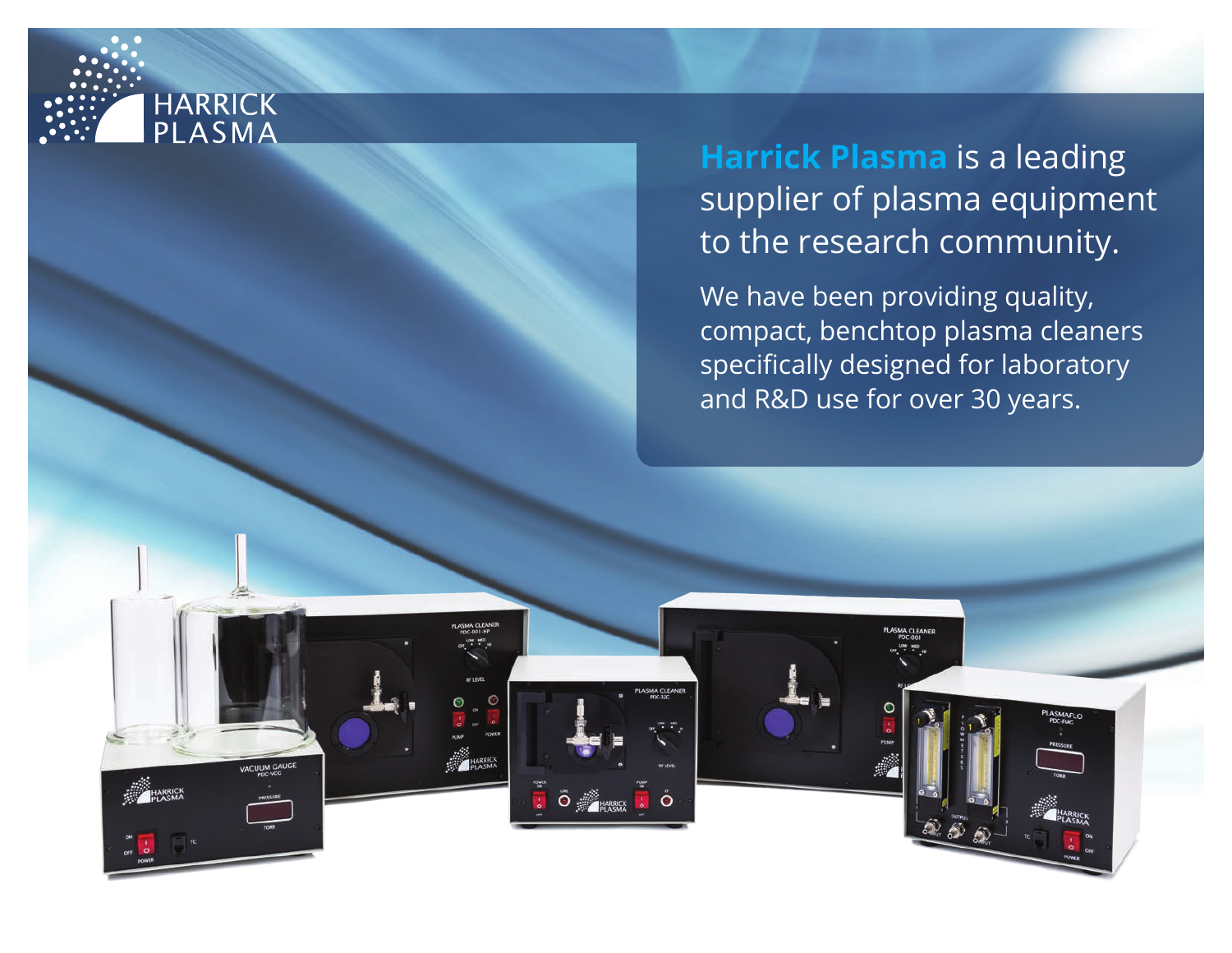# BENEFITS OF PLASMA

# **ADVANTAGES OF PLASMA**

Plasma can be used to control surface properties through nanoscale cleaning and modifying surface chemistry without altering bulk material properties. The plasma is at near-ambient temperature, minimizing the risk of damage to heat-sensitive materials.

# **VERSATILITY OF PLASMA**

Plasma treatment may be applied to a variety of materials as well as complex surface geometries, including glass and silicon substrates, polymer fibers and fibrous scaffolds, metal films, and porous membranes.

# **VALIDATED EXPERIENCE**

Our plasma products have been cited in over 4,000 peer-reviewed technical articles and over 200 patents in a broad range of research areas.

# **PLASMA SURFACE TREATMENT USES**

#### Plasma Cleaning

- Remove nanoscale organic contamination
- Enhance adhesion to other surfaces

#### Plasma Activation

- Render surfaces hydrophilic or hydrophobic
- Alter surface wetting properties

#### Plasma Modification

• Introduce functional groups on surfaces

#### Plasma Polymerization

- Deposit polymer with functional end groups
- Graft polymers onto plasma-activated surfaces

# **RESEARCH AREAS**



- Microfluidic Devices
- **Biomaterials**

**Optics** 

Biomedical Engineering

Microscopy











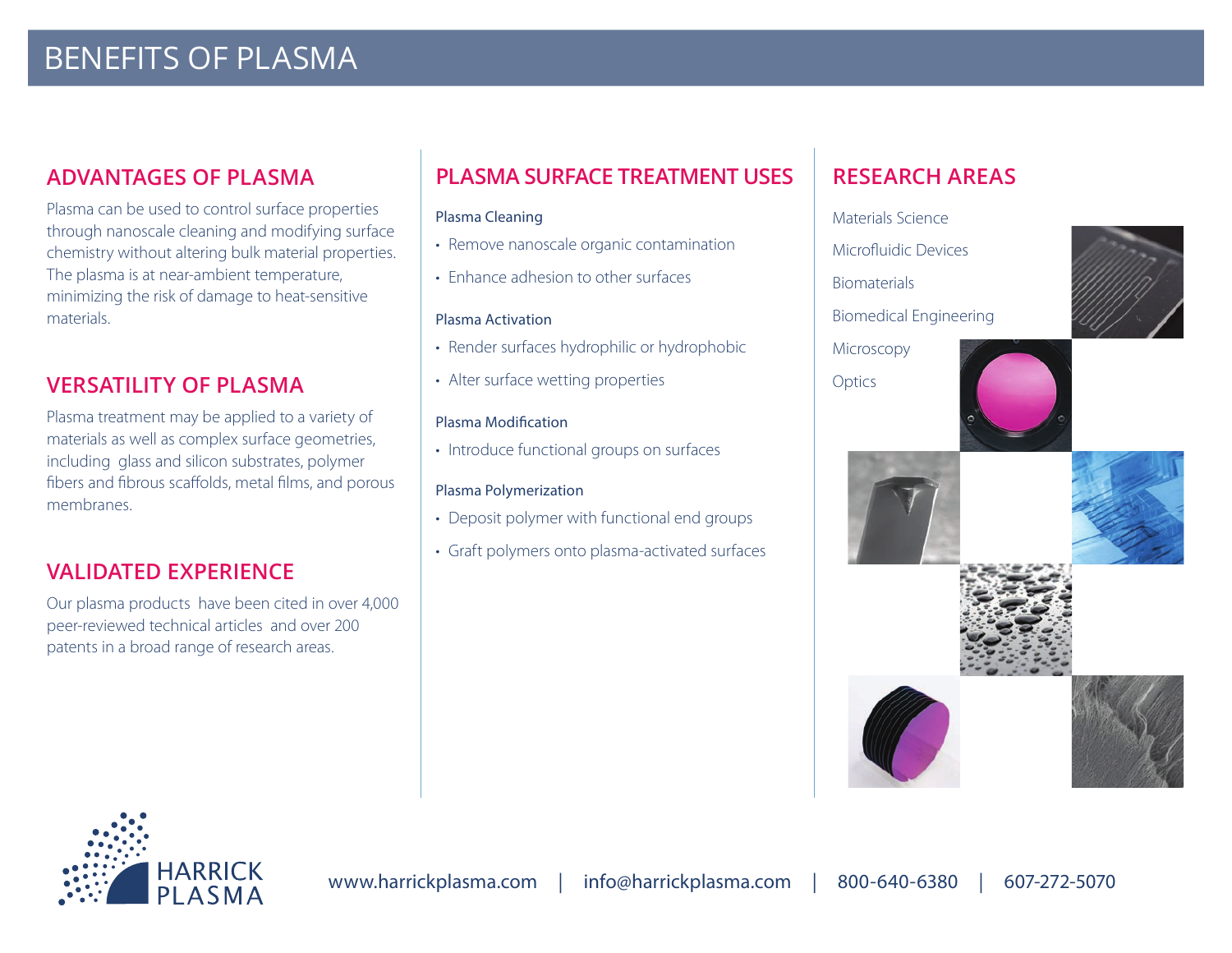# PLASMA CLEANER FEATURES

Compact, benchtop units • Inductively coupled plasma • Valve assembly to control gas flow Hinged door with viewing window • Active fan cooling • Quick setup and easy to use



**BASIC PLASMA CLEANER**

#### **PDC-32G (115V) | PDC-32G-2 (230V)**

A compact, inexpensive benchtop plasma instrument with a redesigned hinged door and viewing window, active fan cooling and improved metering valve, suitable for nanoscale surface cleaning and activation of small samples.

3" Dia. x 6.5" L Chamber 18 W Maximum RF Power 13 Lbs., 9" H x 10" W x 8" D



**EXPANDED PLASMA CLEANER**

#### **PDC-001 (115V) | PDC-002 (230V)**

Our Expanded Plasma Cleaner is a larger benchtop plasma instrument with four times the capacity of the Basic Plasma Cleaner, extensively used for nanoscale surface cleaning and surface activation.

6" Dia. x 6.5" L Chamber 30 W Maximum RF Power 37 Lbs., 11" H x 18" W x 9" D



# **HIGH POWER EXPANDED PLASMA CLEANER**

#### **PDC-001-HP (115V) | PDC-002-HP (230V)**

With twice the cleaning rate as the Expanded Plasma Cleaner, the High Power Expanded Plasma Cleaner is a versatile instrument, suitable for etching organic thin films (10-100 nm) as well as surface activation and modification.

6" Dia. x 6.5" L Chamber 45 W Maximum RF Power 37 Lbs., 11" H x 18" W x 9" D